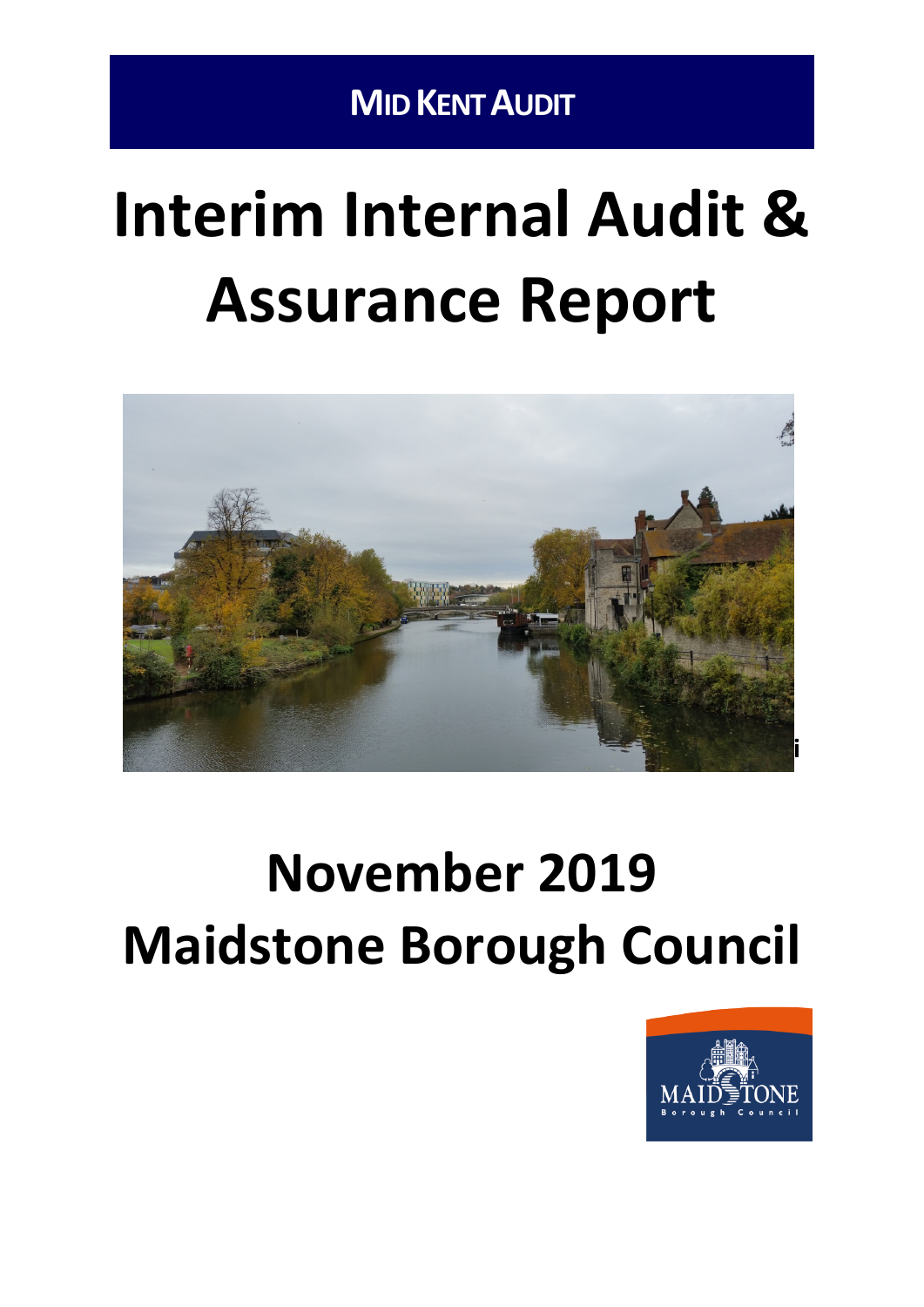### **Introduction**

- 1. The Institute of Internal Audit gives the mission of internal audit: to enhance and protect organisational value by providing risk-based and objective assurance, advice and insight.
- 2. The mission and its associated code of [ethics](https://na.theiia.org/standards-guidance/mandatory-guidance/Pages/Code-of-Ethics.aspx) and [Standards](https://www.iia.org.uk/resources/global-guidance/international-standards/) govern over 200,000 professionals in businesses and organisations around the world. Within UK Local Government, authority for internal audit stems from the [Accounts](http://www.legislation.gov.uk/uksi/2015/234/pdfs/uksi_20150234_en.pdf) and Audit [Regulations](http://www.legislation.gov.uk/uksi/2015/234/pdfs/uksi_20150234_en.pdf) 2015. The Regulations state services must follow the Public [Sector](http://www.cipfa.org/policy-and-guidance/standards/public-sector-internal-audit-standards) Internal Audit [Standards](http://www.cipfa.org/policy-and-guidance/standards/public-sector-internal-audit-standards) – an adapted and more demanding version of the global standards. Those Standards set demands for our reporting:

#### 2060 Reporting to Senior Management and the Board

The chief audit executive must report periodically to senior management and the board on the internal audit activity's purpose, authority, responsibility and performance relative to its plan and on its conformance with the Code of Ethics and the Standards. Reporting must also include significant risk and control issues, including fraud risks, governance issues and other matters that require the attention of senior management and/or the board.

#### Interpretation:

The frequency and content of reporting are determined collaboratively by the chief audit executive, senior management and the board. The frequency and content of reporting depends on the importance of the information to be communicated and the urgency of the related actions to be taken by senior management and/or the board.

The chief audit executive's reporting and communication to senior management and the board must include information about:

- The audit charter.
- Independence of the internal audit activity.
- The audit plan and progress against the plan.
- Resource requirements.
- Results of audit activities.
- Conformance with the Code of Ethics and the Standards, and action plans to address any significant conformance issues.
- Management's response to risk that, in the chief audit executive's judgment, may be unacceptable to the organisation.

### **Audit Charter**

3. This Committee approved our *Audit Charter* in September 2019 and it remains in place through the audit year.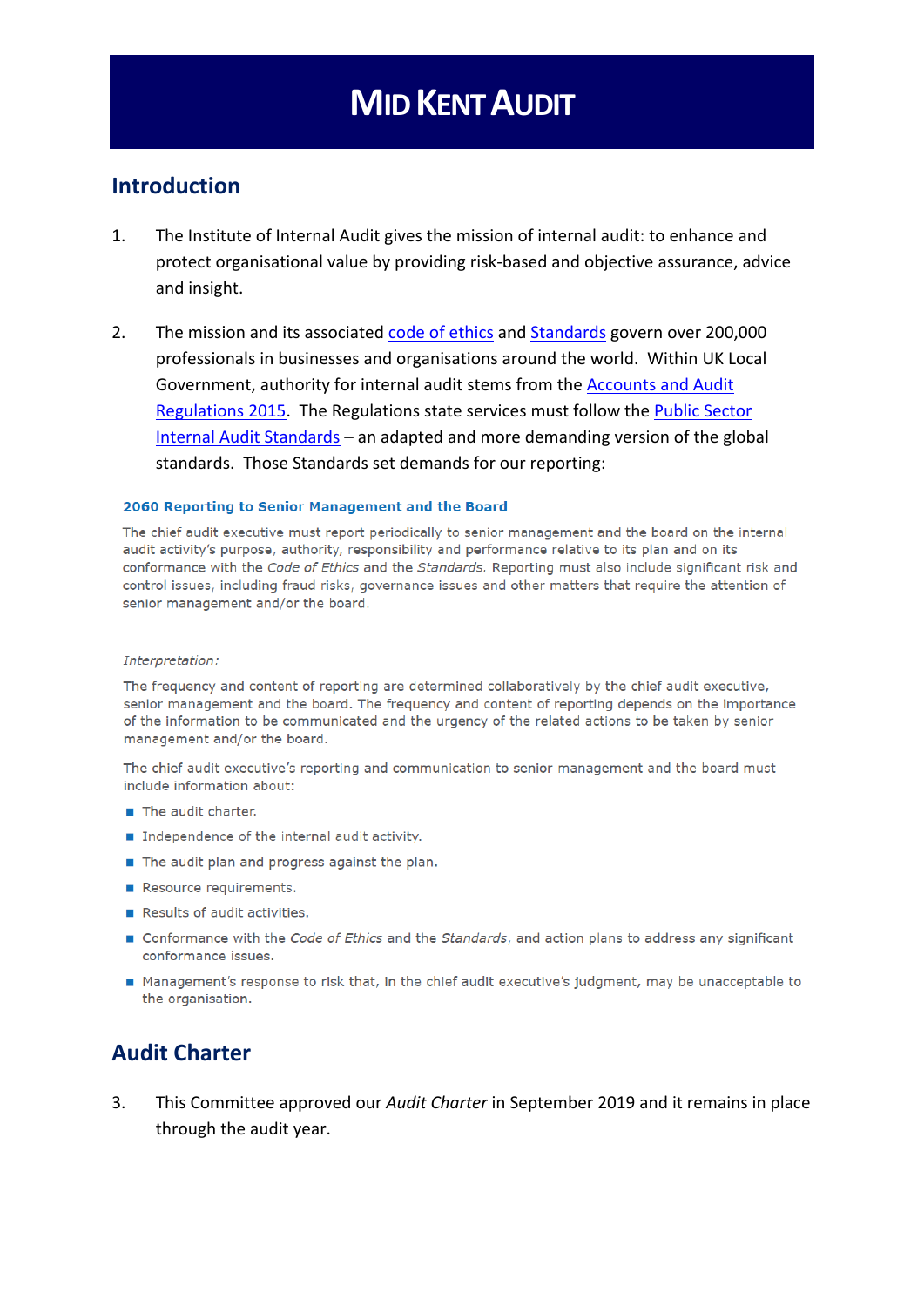### **Independence of internal audit**

- 4. Mid Kent Audit works as a shared service between Ashford, Maidstone, Swale and Tunbridge Wells Borough Councils. A Shared Service Board including representatives from each council supervises our work based on our collaboration agreement.
- 5. Within Maidstone BC during 2019/20 we have continued to enjoy complete and unfettered access to officers and records to complete our work. On no occasion have officers or Members sought or gained undue influence over our scope or findings.
- 6. I confirm we have worked with full independence as defined in our Audit Charter and Standard 1100.

### **Management response to risk**

- 7. We include the results of our work in the year so far later in this report. In our work we often raise recommendations for management action. During the year so far management have agreed to act on all recommendations we have raised. We report on progress towards implementation in the section titled *Recommendation Follow Up Results*.
- 8. There are no risks we have identified in our work that we believe management have unreasonably accepted.

### **Resource Requirements**

9. We reported in our plan presented to this Committee in March 2019 an assessment on the resources available to the audit partnership for completing work at the Council. That review decided:

#### *…we believe we have enough resource to deliver the 2019/20 plan*

10. Since that plan we have had considerable changes in staffing, including losing two (and possibly three) members of the team to other internal audit services in Kent. However, considering extra contractor support available to us through the Apex Contract managed by LB Croydon, new recruits to the team and people returning from maternity leave we remain content we have enough resource to deliver the plan.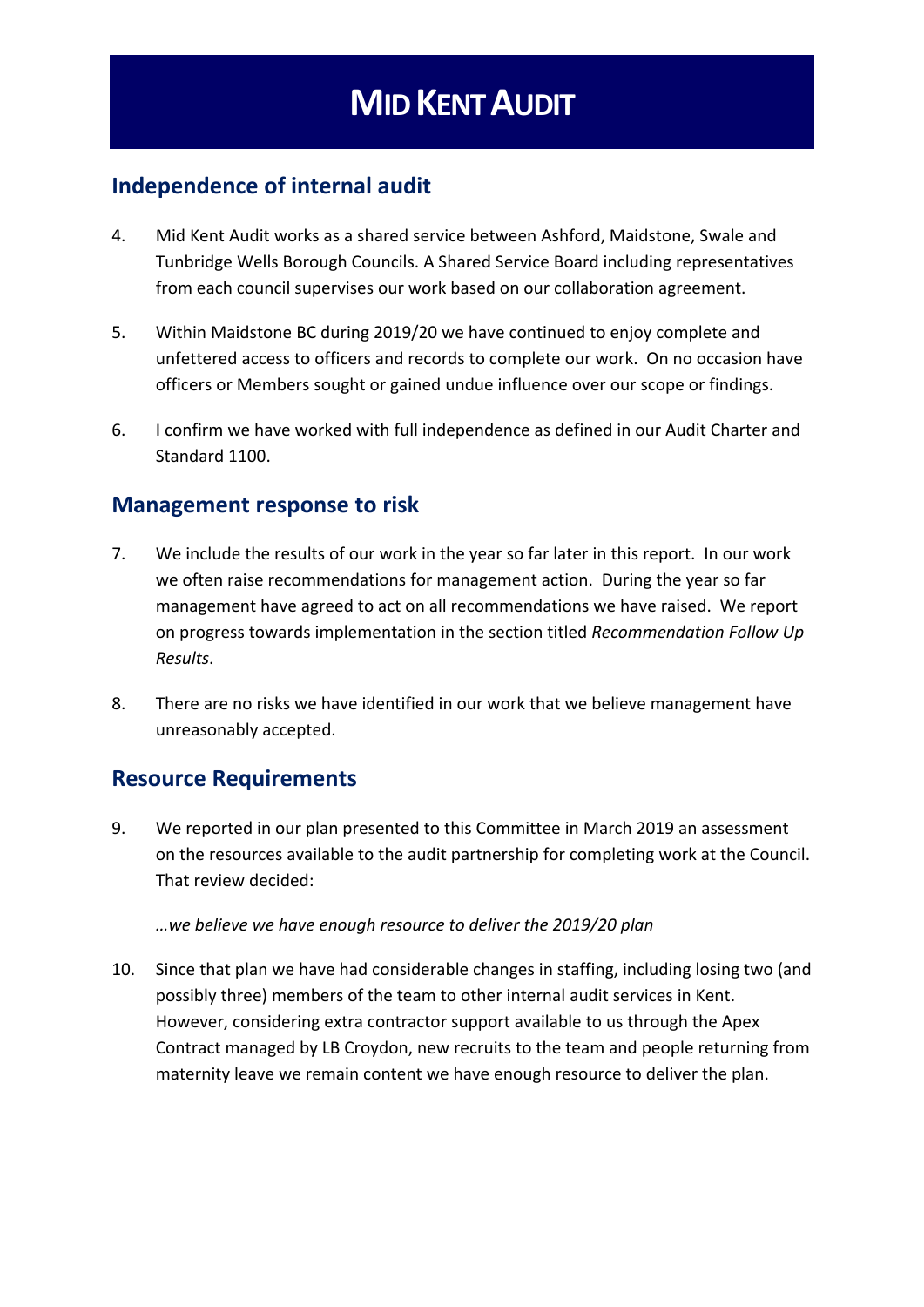### **Audit Plan Progress**

- 11. This Committee approved our *Annual Audit & Assurance Plan 2019/20* on 18 March 2019. The plan set out an intended number of days devoted to each of various tasks. We began work on the plan during May 2019 and expect completing enough to form our *Annual Opinion* by June 2020.
- 12. The table below shows progress in total number of days delivered against the plan (figures are up to end of October 2019, about 40% through the audit year).

| <b>Category</b>                         | 2019/20 Plan<br><b>Days</b> | <b>Outturn at</b><br><b>Interim</b> | <b>Days</b><br><b>Remaining</b> |
|-----------------------------------------|-----------------------------|-------------------------------------|---------------------------------|
| 2018/19 Assurance Projects              |                             | 28                                  | n/a                             |
| 2019/20 Assurance Projects              | 331                         | 74                                  | 257                             |
| Non project assurance work <sup>1</sup> | 159                         | 60                                  | 99                              |
| Unallocated contingency                 | 50                          | 39                                  | 11                              |
| Totals (19/20 Work Only)                | 540                         | 173                                 | 367                             |

- 13. Based on resources available to the partnership for the rest of the year we forecast delivery of around 335 further audit days. This creates a forecast total of 508, or 94% of planned days.
- 14. We detail the specifics, and results, of this progress further within this report.

<sup>1</sup> Non-assurance project work includes our work in the fields of Risk Management, Counter Fraud and Investigative Support, following up recommendations and annual audit planning.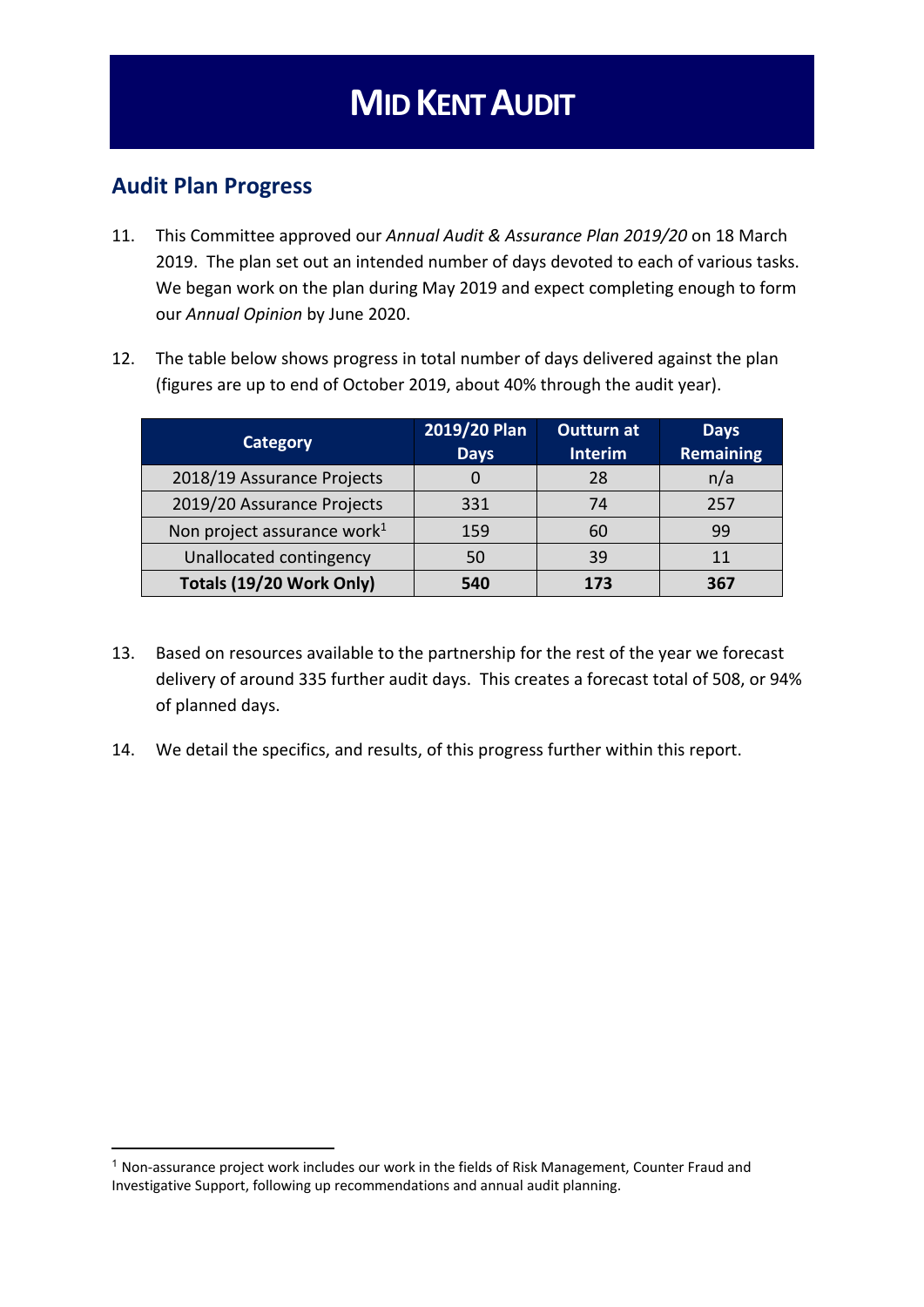### **Results of Audit Work**

15. The tables below summarise audit project findings and outturn up to the date of this report. Where there are material matters finished between report issue and committee meeting we will provide a verbal update. (\* = days split between partners, MBC only shown).

### **Completed Assurance Projects Since Annual Report in June 2019**

|              | <b>Title</b>                                   | <b>Days</b><br><b>Spent</b> | <b>Report</b><br><b>Issue</b> | <b>Assurance</b><br><b>Rating</b> | <b>Notes</b>                  |
|--------------|------------------------------------------------|-----------------------------|-------------------------------|-----------------------------------|-------------------------------|
|              | 2018/19 Plan Projects Issued after 1 June 2019 |                             |                               |                                   |                               |
|              | <b>Licensing Administration</b>                | $8*$                        | Jun-19                        | <b>Sound</b>                      | Reported to Members July 2019 |
|              | <b>Building Control</b>                        | 30                          | Jun-19                        | <b>Sound</b>                      | Reported to Members July 2019 |
|              | Revenues & Benefits Compliance Team            | 9*                          | Jul-19                        | <b>Sound</b>                      | Reported to Members July 2019 |
|              | Declarations of Interest                       | 16                          | Jul-19                        | <b>Weak</b>                       | Reported to Members July 2019 |
|              | <b>General Data Protection Regulations</b>     | $6*$                        | $Jul-19$                      | N/A                               | Reported to Members July 2019 |
|              | <b>Council Tax Reduction Scheme</b>            | $8*$                        | Aug-19                        | <b>Sound</b>                      |                               |
| $\mathbf{H}$ | Transformation                                 | 30                          | Aug- $19$                     | <b>Sound</b>                      |                               |
| IV           | <b>Cyber Security</b>                          | $8*$                        | $Oct-19$                      | <b>Sound</b>                      |                               |
|              | 2019/20 Plan Projects Issued up to Report Date |                             |                               |                                   |                               |
| III          | <b>Corporate Credit Cards</b>                  | 15                          | Oct-19                        | <b>Sound</b>                      |                               |
| V            | Recruitment                                    | $8*$                        | $Oct-19$                      | <b>Sound</b>                      |                               |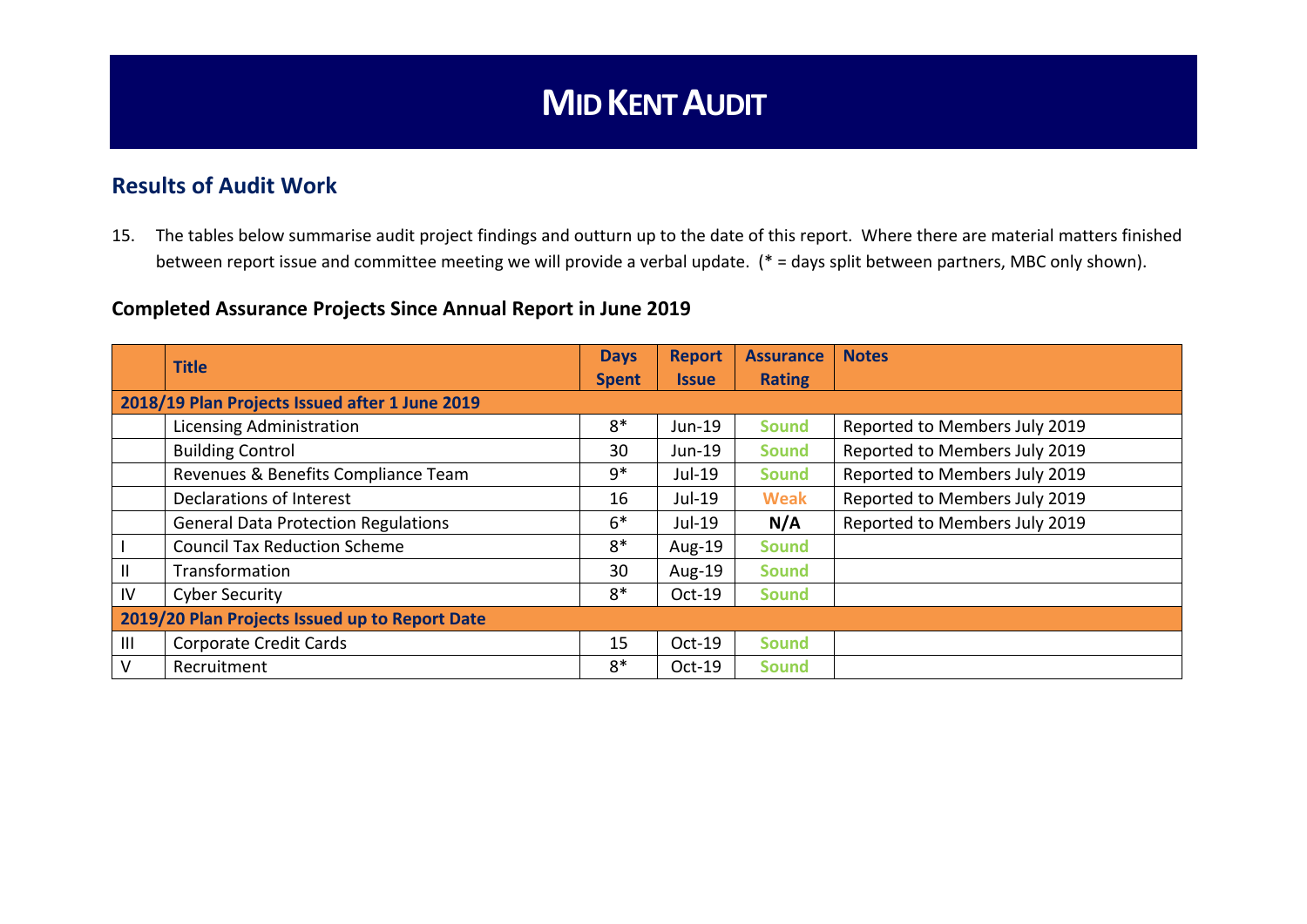### **Assurance Projects Underway**

| <b>Title</b>                          | <b>Days So</b> | <b>Expected Final</b> | Notes / Stage       |
|---------------------------------------|----------------|-----------------------|---------------------|
|                                       | <b>Far</b>     | <b>Report</b>         |                     |
| <b>Planning Enforcement</b>           | 15             | <b>Nov-19</b>         | Draft report issued |
| <b>Civil Parking Enforcement</b>      | $10*$          | <b>Nov-19</b>         | Draft report issued |
| <b>Commercial Waste</b>               | 19             | <b>Nov-19</b>         | Fieldwork complete  |
| Parks                                 | 11             | Dec-19                | Fieldwork complete  |
| Health & Safety                       | 21             | Dec-19                | Fieldwork complete  |
| <b>Council Tax Billing</b>            | $3*$           | $Dec-19$              | Fieldwork underway  |
| <b>Discretionary Housing Payments</b> | $1*$           | Jan-20                | Planning            |
| Social Media                          | ำ              | Jan-20                | Planning            |

# **Assurance Projects Yet to Begin But Scheduled**

| <b>Title</b>                         | <b>Expected Start</b> | <b>Expected Report</b> | <b>Notes</b>          |
|--------------------------------------|-----------------------|------------------------|-----------------------|
| <b>Treasury Management</b>           | Quarter 3             | Feb-20                 |                       |
| <b>Planning Discharge Conditions</b> | Quarter 3             | Feb-20                 |                       |
| <b>ICT Technical Support</b>         | Quarter 3             | Feb-20                 | Joint with SBC & TWBC |
| Universal Credit                     | Quarter 3             | Mar-20                 | Joint with TWBC       |
| <b>Waste Crime Team</b>              | Quarter 4             | Apr-20                 |                       |
| <b>Information Management</b>        | Quarter 4             | Apr- $20$              | Cross partnership     |
| <b>Network Security</b>              | Quarter 4             | $May-20$               | Cross partnership     |
| <b>Planning Administration</b>       | Quarter 4             | $May-20$               | Joint with SBC        |

We will continue to keep these projects under review because of our available resources and the changing risk position at the authority.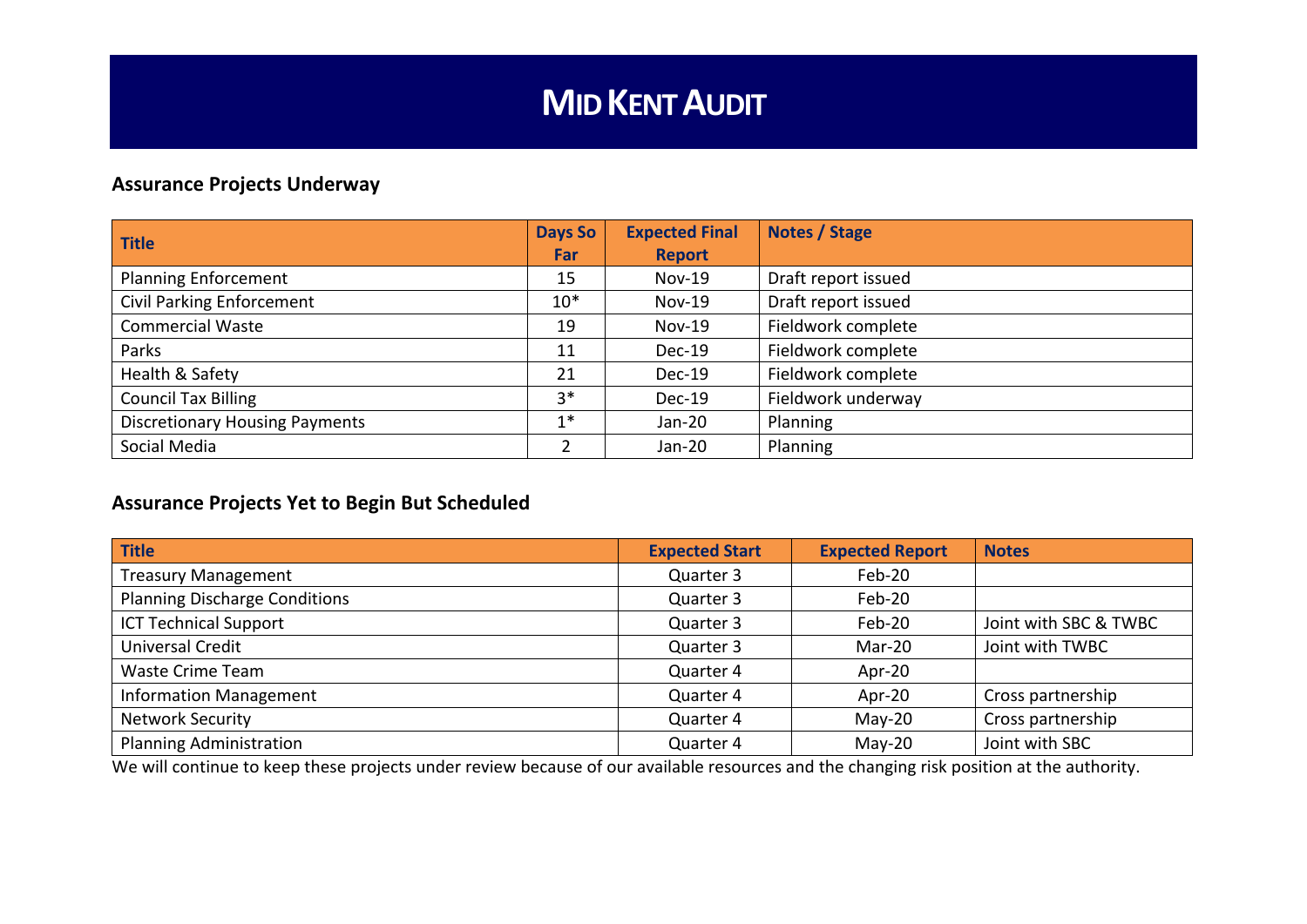### **Audit Project Summary Results**

### **I: Council Tax Reduction Scheme (August 2019)**

- 16. Our opinion based on our audit work is that the Service has **Sound** controls in place to manage its risks and support achievement of its objectives relating to the council tax reduction scheme.
- 17. The council tax reduction scheme has been appropriately approved and is being monitored through appropriate performance indicators which are regularly reported to appropriate levels within both Councils.
- 18. Our testing found that all claims sampled were verified, assessed and awarded in line with the scheme. However, the Data Protection declaration present on the Council Tax Support application form did not include all required text recommended by the Information Commissioners Office in the most recent guidance on privacy statements.

| <b>Critical (Priority 1)</b> |  |
|------------------------------|--|
| <b>High (Priority 2)</b>     |  |
| <b>Medium (Priority 3)</b>   |  |
| Low (Priority 4)             |  |
| <b>Advisory</b>              |  |

#### *Recommendation summary*

### **II: Transformation (August 2019)**

- 19. Our opinion based on our audit work is that the Council has **SOUND** controls in place to manage its risks and support achievement of its objectives.
- 20. Reviews are assessed on receipt, in line with the Council's priorities and resources available. Projects are well governed with a project board or relevant officers oversee them. Recommendations are tracked and update reports on the progress and implementation of actions is communicated to the project board. The team reflect upon lessons learnt to improve future reviews.
- 21. Records of key decisions for individual reviews, such as agreement of objectives are not retained. There is no monitoring of planned dates against dates when projects were delivered, so there is no way to identify project overruns retrospectively. Where the Trello board is used there was a clearer link between the evidence and findings than when working papers are stored on the shared drive.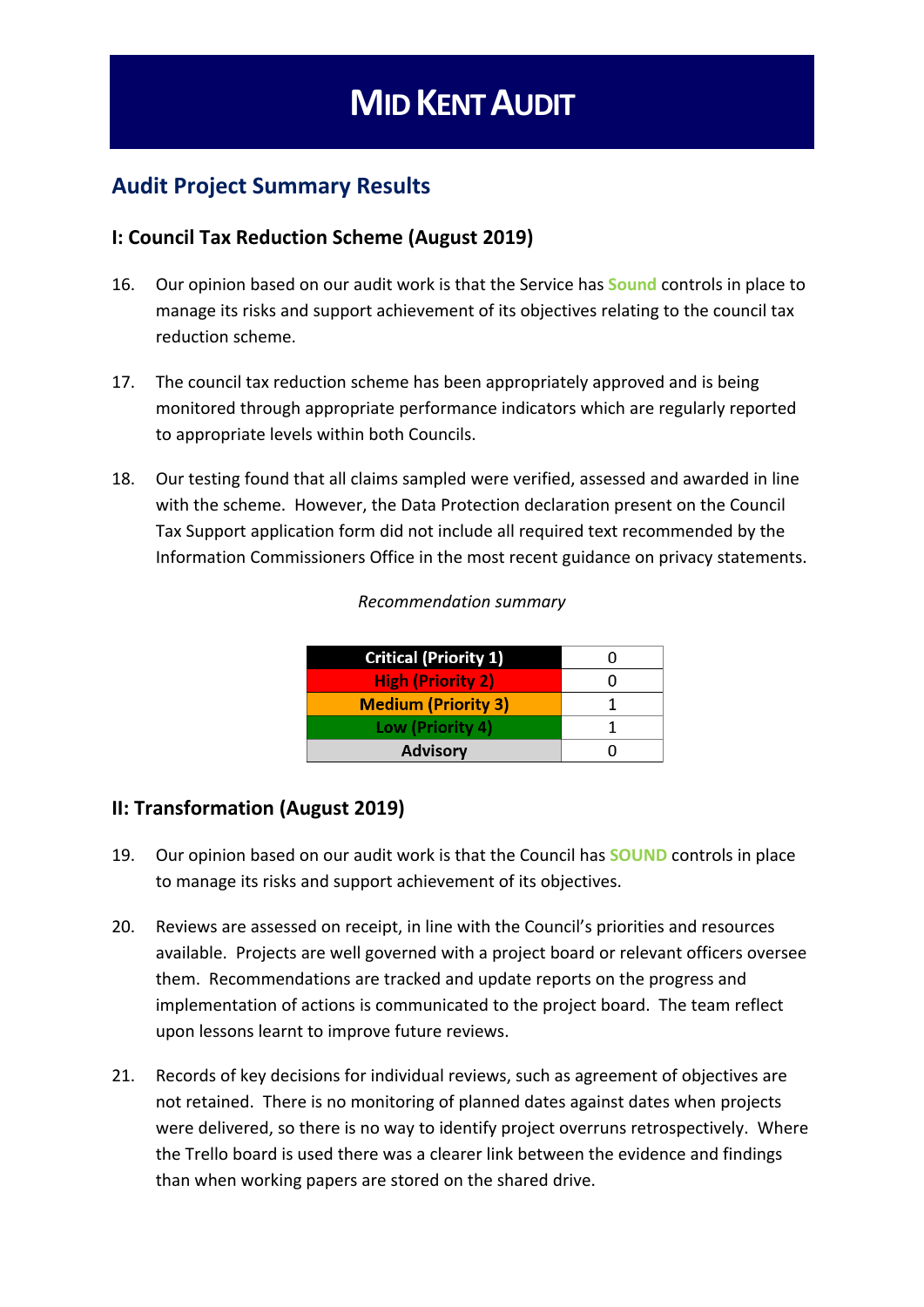#### *Recommendation Summary*

| <b>Critical (Priority 1)</b> |    |
|------------------------------|----|
| <b>High (Priority 2)</b>     |    |
| <b>Medium (Priority 3)</b>   |    |
| Low (Priority 4)             | 10 |
| <b>Advisory</b>              |    |

### **III: Corporate Credit Cards (October 2019)**

- 22. Our opinion based on our audit work is that the Service has **Sound** controls in place to manage its risks and support achievement of its objectives relating to Corporate Credit Cards.
- 23. It is the responsibility of Finance to provide oversight of the corporate credit card process, and for cardholders to uphold the conditions outlined in the Council's Corporate Credit Card (CCC) policy, which was last refreshed in November 2018. The CCC policy must be upheld in conjunction with the Council's Financial Procedures, Gifts & Hospitality, Travel & Subsistence, and Non-Cash Reward Policies.
- 24. The audit confirmed that generally the CCC policy is followed with effective controls in place which ensure segregation of duties and to detect contravention. Our testing returned largely positive results but did identify a few minor findings with opportunities to tighten application of the controls. These include reminding cardholders to provide receipts or to complete a 'Card Purchase – No Receipt' form to substantiate all credit card transactions and periodically reviewing cardholder limits to ensure they are appropriate.

| <b>Critical Priority 1)</b> |  |
|-----------------------------|--|
| <b>High (Priority 2)</b>    |  |
| <b>Medium (Priority 3)</b>  |  |
| Low (Priority 4)            |  |
| <b>Advisory</b>             |  |

#### *Recommendation Summary*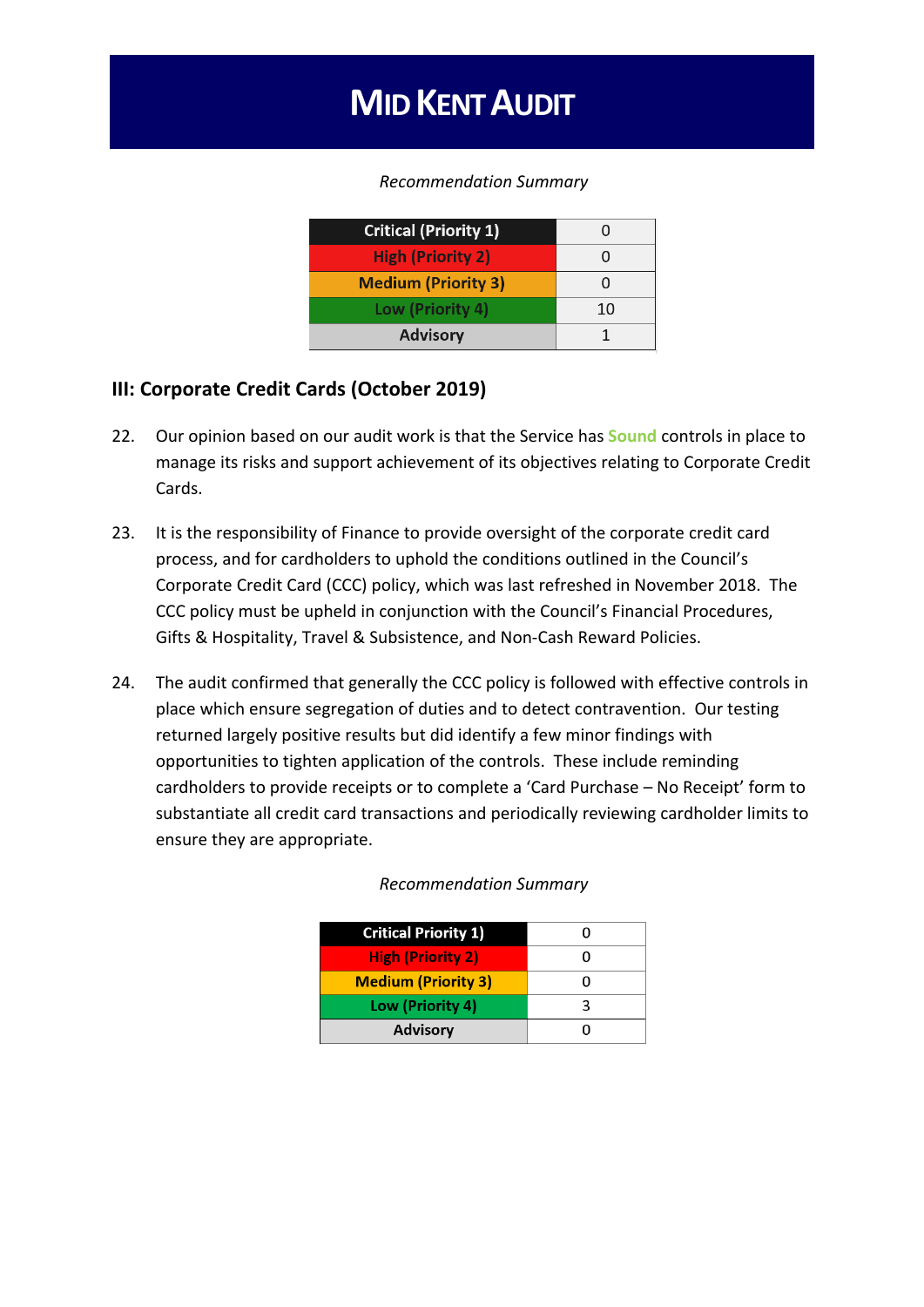### **IV: Cyber Security (October 2019)**

- 25. Following recent cyber-related attacks experienced by well-established organisations including Councils and the NHS, cyber security has become a high-profile risk at many organisations concerned about suffering a similar attack themselves.
- 26. The HMG Cyber Essentials framework has been developed by Government and industry to provide a clear statement of the basic controls that all organisations should implement to mitigate the risk from internet-based threats, within the context of the 10 Steps to Cyber Security. The Cyber Essentials scheme defines a set of controls which, when correctly implemented, will provide organisations with basic protection from the most prevalent forms of threats derived from the Internet. In particular, it focuses on threats which require low levels of attacker skill, and which are widely available online.
- 27. Risk management is a vital starting point for organisations to act to protect their information and data. However, given the nature of the threat, the government believes that action should begin with a core set of security controls which all organisations – large and small – should implement. However, it does not offer a solution to remove all cyber security risk; for example, it is not designed to address more advanced, targeted attacks and hence organisations facing these threats will need to implement additional measures as part of their security strategy.
- 28. There is a Cyber Essentials Assurance Framework that offers a mechanism for organisations to demonstrate to customers, investors, insurers and others that they have taken these essential precautions. The level one Cyber Essentials certification is awarded on the basis of a verified self-assessment. An organisation undertakes their own assessment of their implementation of the Cyber Essentials control themes via a questionnaire, which is approved by a senior executive such as the CEO. This questionnaire is then verified by an independent accredited Certification Body to assess whether an appropriate standard has been achieved, and certification can be awarded. The level two (Cyber Essentials Plus) certification requires an independent vulnerability assessment to validate the effectiveness of controls declared in the selfassessment questionnaire.
- 29. Please note this audit was carried out based on the cyber essential principles.
- 30. Our opinion based on our audit work is that the IT service has **SOUND** controls in place to manage its risks and support achievement of its objectives.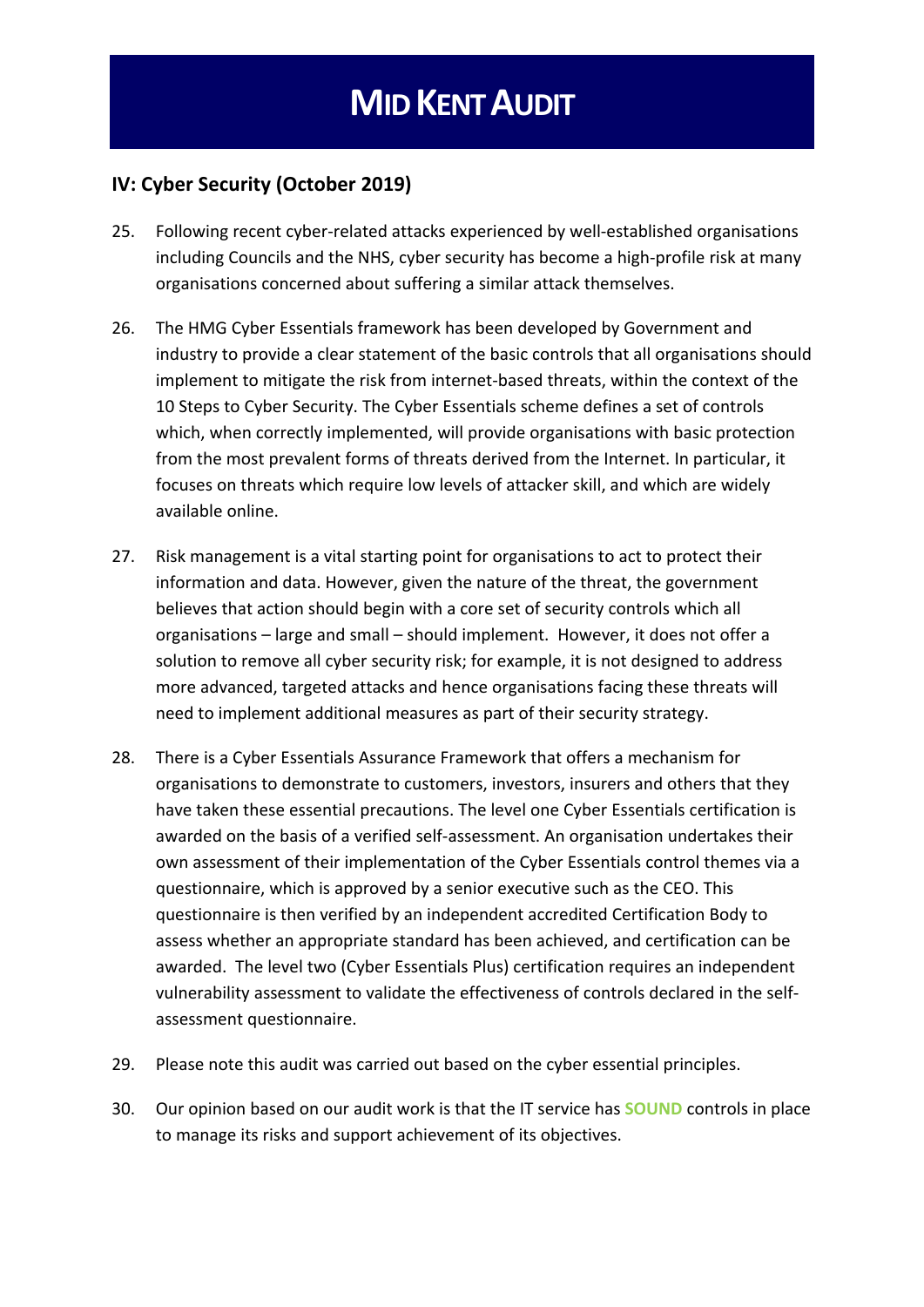#### *Recommendation summary*

| <b>Critical (Priority 1)</b> |  |
|------------------------------|--|
| <b>High (Priority 2)</b>     |  |
| <b>Medium (Priority 3)</b>   |  |
| Low (Priority 4)             |  |
| <b>Advisory</b>              |  |

### **V: Recruitment (October 2019)**

- 31. Our opinion based on our audit work is that there are **Sound** controls in place to manage risks and support achievement of objectives in relation to Recruitment.
- 32. We found the majority of the council's controls, to mitigate the risk of being unable to recruit staff with the right skills to deliver priorities, are well designed and fully operating.
- 33. Our testing established the service maintains a workforce strategy at each council and joint recruitment and selection policy/procedures, which are regularly reviewed. These key documents provide a framework upon which the recruitment process is based.
- 34. Recruitment roles are clearly defined and both Council's offer extensive staff rewards, which are continuously reviewed for appropriateness and adequacy.
- 35. Our testing of the recruitment process established compliance with procedures in all areas apart from training and retention of interview notes. Not all interview panels have an officer who has received recruitment and selection training. It is also unclear if they have instead satisfied the training requirement based on their experience.
- 36. Evidence of interview notes were not always saved, without these we could not establish if the selection process was completely fair and transparent. We have made recommendations to address these areas.

| <b>Critical (Priority 1)</b> |  |
|------------------------------|--|
| <b>High (Priority 2)</b>     |  |
| <b>Medium (Priority 3)</b>   |  |
| Low (Priority 4)             |  |
| <b>Advisory</b>              |  |

#### *Recommendation summary*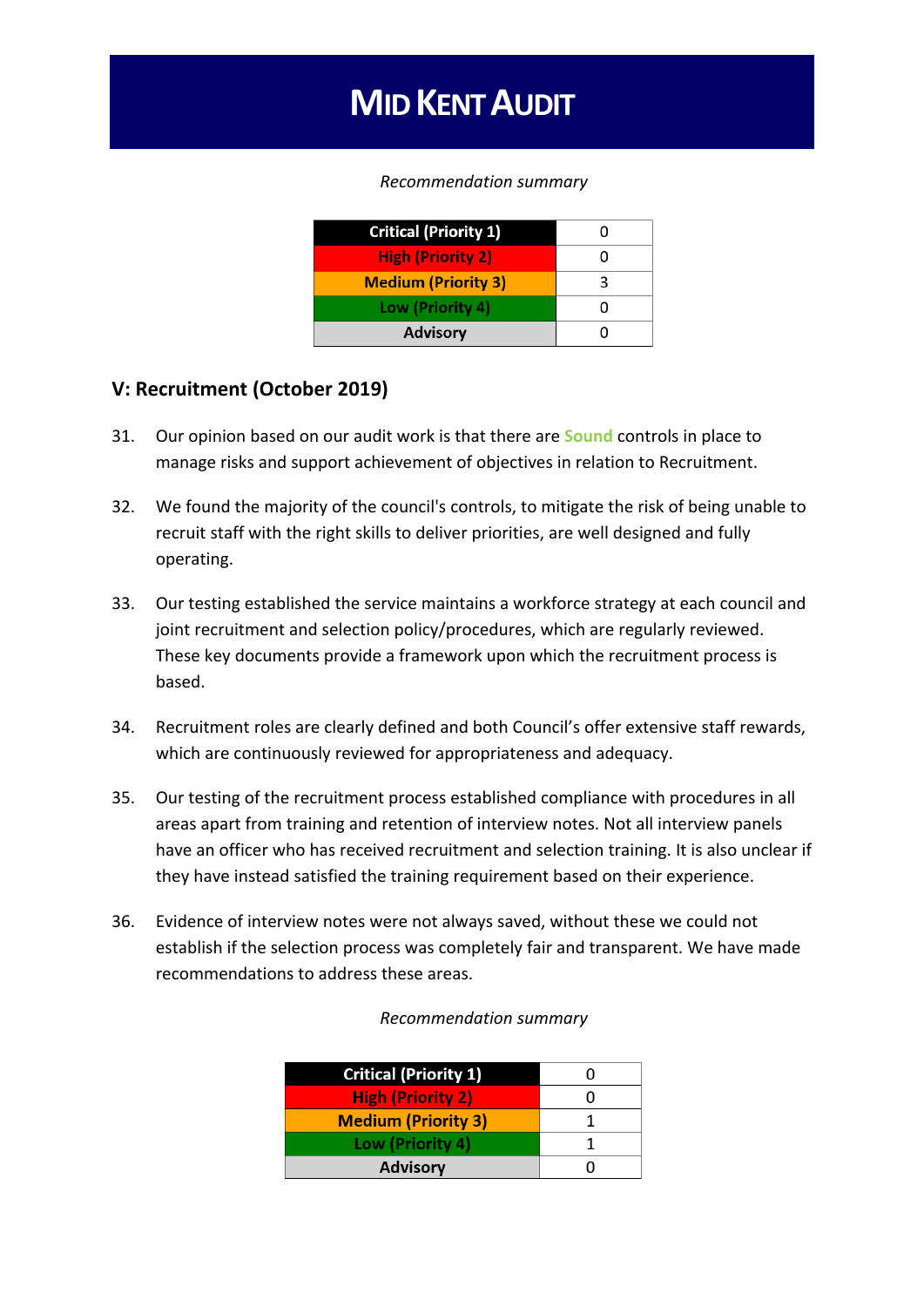### **Agreed Actions Follow Up Results**

- 37. Our approach to agreed actions is that we follow up each as it falls due in line with the plan agreed with management when we finish our reporting. We report progress on implementation to Corporate Leadership Team each quarter. This includes noting any matters of continuing concern and where we have revisited an assurance rating (typically after addressing key actions).
- 38. In total, we summarise in the table below the current position on following up agreed actions:

| <b>Project</b>                        | <b>Total</b> | <b>High</b>     | <b>Medium</b>   | Low             |
|---------------------------------------|--------------|-----------------|-----------------|-----------------|
|                                       |              | <b>Priority</b> | <b>Priority</b> | <b>Priority</b> |
| Actions brought into 2019/20          | 33           | 10              | 12              | 11              |
| New actions agreed in 2019/20         | 68           | 10              | 28              | 30              |
| <b>Total Actions Agreed</b>           | 101          | 20              | 40              | 41              |
| Fulfilled by 30 September 2019        | 52           | 13              | 22              | 17              |
| <b>Actions cfwd past 30 September</b> | 49           | 7               | 18              | 24              |
| Not Yet Due                           | 34           | 3               | 10              | 21              |
| Delayed but no extra risk             | 15           | 4               | 8               | 3               |
| Delayed with risk exposure            | 0            | 0               |                 |                 |

- 39. The four deferred high priority actions fall between three reviews.
	- **Animal Welfare Controls**: The Council has experienced delays in re-procuring its stray dog collection service. We now expect these actions before the end of 2019/20. In the meantime the Council continues close supervision of its existing supplier.
	- **Declarations of Interest**: The Legal Service leading this work has sought to extend the timing for action to allow it to develop a more sustainable long term platform for managing declarations than a simple spreadsheet or listing. Action is underway and we will follow up again early in the New Year.
	- **Licensing**: The service has reissued one of the incorrect licenses that formed the basis of our finding and is seeking further legal advice on the other. It is working towards the training and system improvements that reduce the risk of future recurrence. We will follow up again early in the New Year.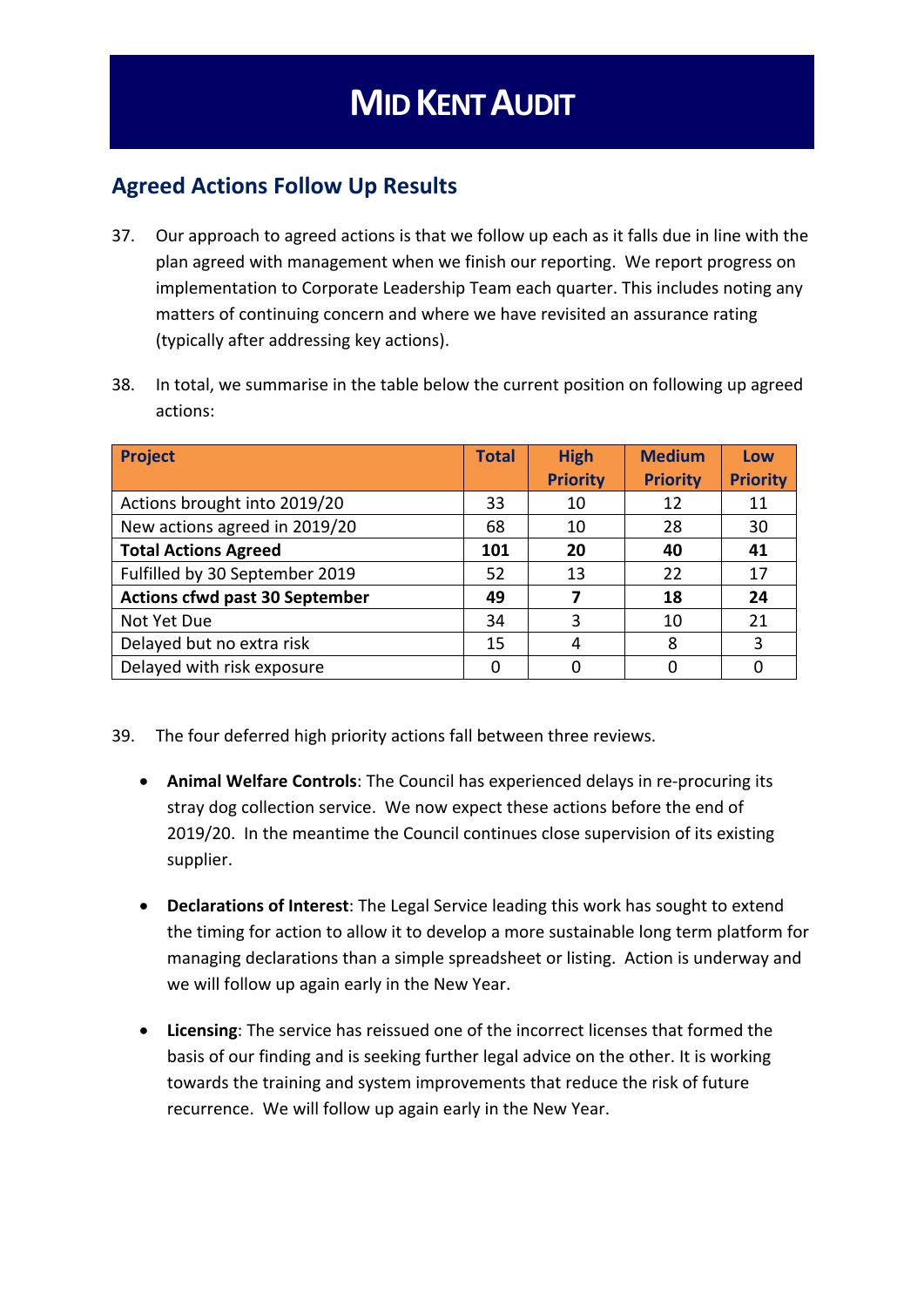40. The table below shows distribution of outstanding recommendations across the Council (filtered to show only recommendations relevant to Maidstone). Note the numbers will not tally exactly with the table above because this includes recommendations raised in draft reports and therefore not yet final.

|                                                    | Ashford<br>Borough ><br>Council | Maidstone<br>靇<br>Borough $\rightarrow$<br>Council | Swale<br>Borough ><br>Council | Tunbridge<br>Wells<br>Ĥ.<br>$\blacktriangleright$<br>Borough<br>Council | Shared<br>Ê.<br><b>Services</b> |
|----------------------------------------------------|---------------------------------|----------------------------------------------------|-------------------------------|-------------------------------------------------------------------------|---------------------------------|
| ₹ Accounting & Finance ▼                           | $\sim$                          | $\overline{3}$                                     | $\sim$                        | $\sim$                                                                  | $\mathbf{1}$                    |
| $\frac{1}{2}$ Communications $\blacktriangleright$ | $\sim$                          |                                                    | $\sim$                        | $\sim$                                                                  |                                 |
| <b>B</b> Community Safety $\blacktriangleright$    |                                 | $\overline{2}$                                     |                               |                                                                         | $\mathbf{1}$                    |
| $\frac{1}{2}$ Corporate $\rightarrow$              |                                 | 13                                                 | $\sim$                        | ×.                                                                      | 15                              |
| S Culture & Economy ▼                              |                                 | 1                                                  |                               |                                                                         |                                 |
| <b>&amp;</b> Democracy $\blacktriangleright$       |                                 |                                                    |                               |                                                                         |                                 |
| S Environment ▼                                    |                                 | $\mathbf{1}$                                       |                               |                                                                         |                                 |
| द, Environmental Health ▼                          |                                 |                                                    |                               |                                                                         |                                 |
| S Estate Management ▼                              |                                 |                                                    | ÷                             |                                                                         |                                 |
| S Housing & Landlord ▼                             | $\sim$                          |                                                    |                               |                                                                         |                                 |
| $\frac{1}{2}$ Human Resources $\rightarrow$        |                                 |                                                    | $\sim$                        |                                                                         | 9 <sup>°</sup>                  |
| <b>B</b> Information Technology $\rightarrow$      |                                 |                                                    |                               |                                                                         | 3                               |
| <b>B</b> Parking $\rightarrow$                     |                                 |                                                    |                               |                                                                         | 6                               |
| S Planning ▼                                       |                                 | 10                                                 |                               |                                                                         |                                 |
| Sevenues & Benefits ▼                              | $\sim$                          |                                                    |                               |                                                                         |                                 |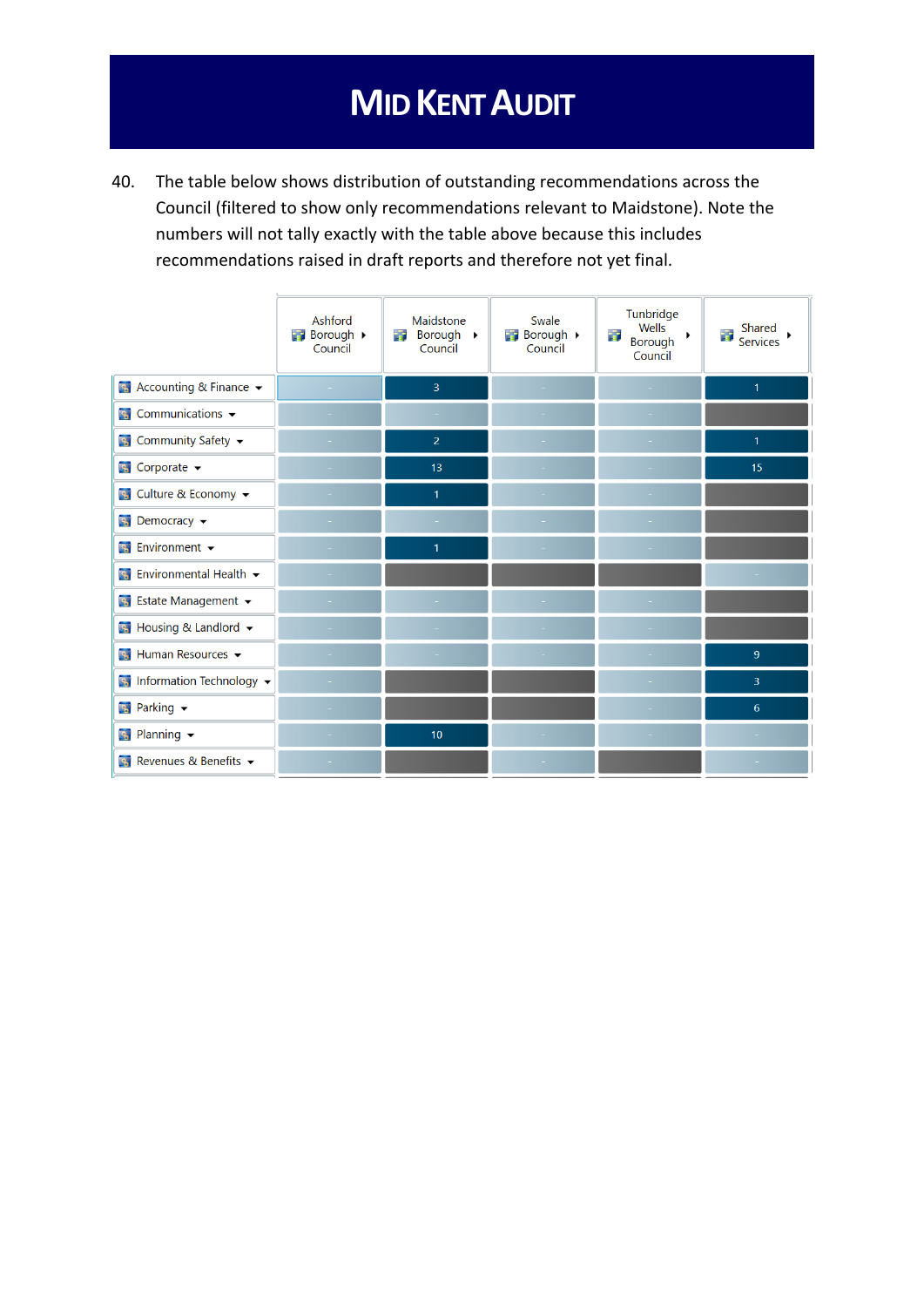### **Other Audit Service Work**

### **Risk Management Update**

41. We will present a full update on risk management at the next meeting of this Committee.

### **Counter Fraud Update**

42. We consider counter fraud and corruption risks in all of our audit engagements when considering the effectiveness of control. We also undertake distinct work at assess and support the Council's arrangements.

#### *Investigations*

- 43. We have liaised with a specialist division of the Police Service, the National Investigation Service (NATIS) concerning a long running investigation. We hope to provide more information on this investigation in due course.
- 44. We have also investigated a specific allegation from a member of the public concerning bribery and corruption within the Council's planning service. We found no evidence to substantiate the allegation.

#### *Whistleblowing*

- 45. The Council's whistleblowing policy names internal audit as one route through which Members and officers can safely raise concerns on inappropriate or even criminal behaviour.
- 46. We have so far had no matters raised with us through the Whistleblowing Policy this year.

#### *National Fraud Initiative*

47. We continue to coordinate the Council's response to the National Fraud Initiative (NFI). NFI is a statutory data matching project and we must send in various forms of data to the Cabinet Office who manage the exercise.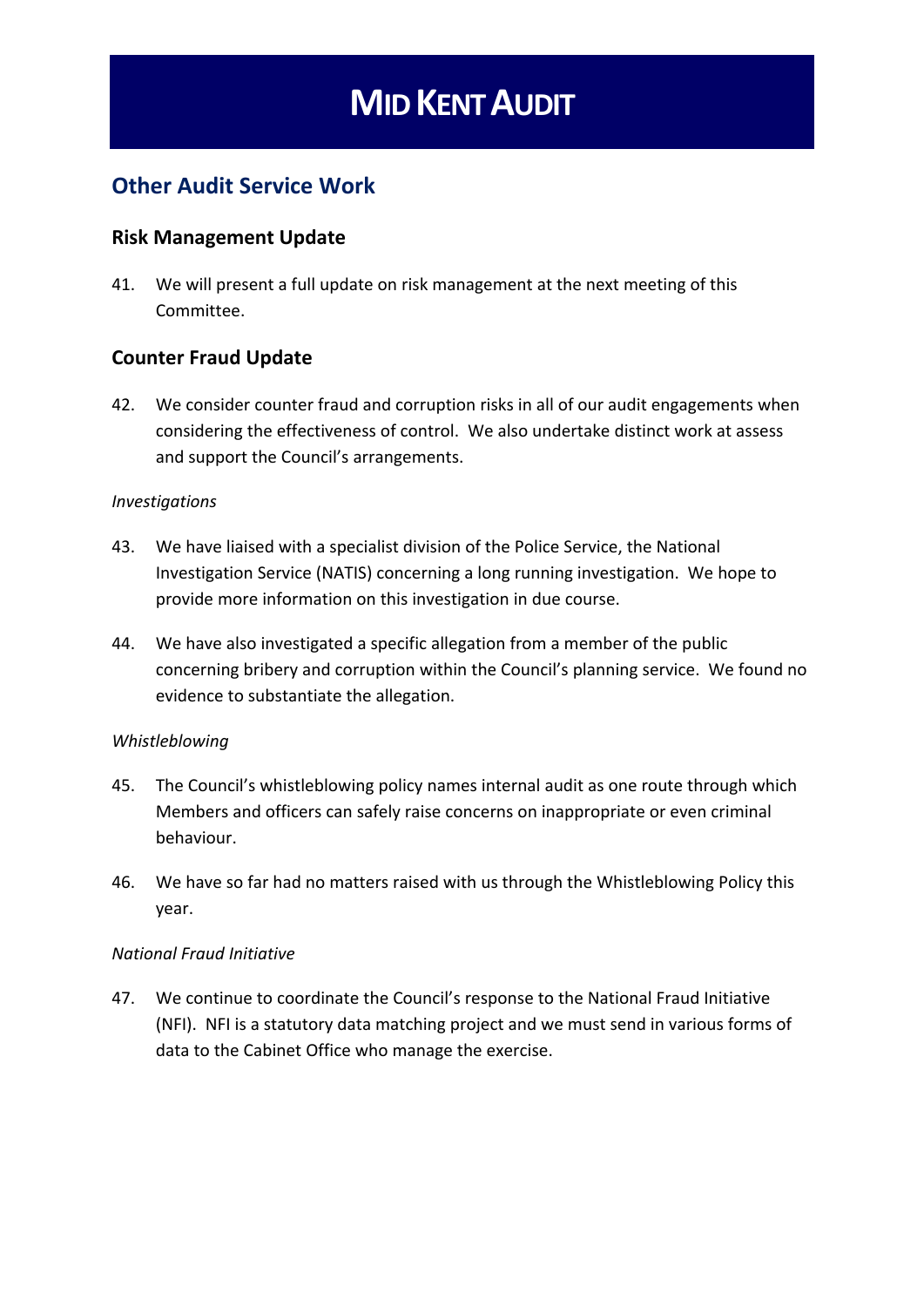48. We have looked into matches from non-revenues datasets. The Cabinet Office assigns a 'risk' rating to each match on a percentage scale. Our approach is to review all matches in sets with less than 20 to examine, and to look at first to matches rated over 50% risk in larger data sets. The Cabinet Office does not expect authorities to look into every match.

| <b>Dataset</b>              | <b>Matches to</b><br>investigate | <b>Completed</b> | <b>Frauds</b> | <b>Errors</b> | <b>Value</b> |
|-----------------------------|----------------------------------|------------------|---------------|---------------|--------------|
| Creditors                   | 112                              | 57               |               |               |              |
| Payroll                     |                                  |                  |               |               |              |
| <b>Housing Waiting List</b> | 43                               | 36               |               |               |              |
| Procurement                 |                                  |                  |               |               |              |
| Licensing                   | b                                | 6                |               |               |              |
| <b>Totals</b>               | 177                              | 108              |               |               | O            |

49. The table below sets out results so far for the data sets within Mid Kent Audit's scope:

50. We are working towards completing the investigations by the end of the year. The Cabinet Office plans to issue a new data set in January 2021.

### **Other Audit and Advice Work**

- 51. We also continue to undertake a broad range of special and scheduled consultancy and advice work for the Council. Examples include our attendance at Information Governance and Corporate Governance Groups and as part of the Wider Management Team. We have also completed specific reviews looking at individual parts of the Council's control environment at the request of officers.
- 52. We have undertaken two serious case reviews for the Council as commissioned by the Kent Safeguarding Board. These follow serious, often fatal, incidents and co-ordinate across agencies to consider how each served and worked with the family involved. We will attend a final panel meeting on one of these reviews in December.
- 53. One by-product of the new external audit arrangements is that the housing benefit certification exercise now falls outside central contracts and authorities must separately commission the review from a relevant accountant (which cannot be the Council's internal auditors). In Mid Kent Audit, though, we have significant housing benefit expertise including a Head of Audit Partnership who formerly led the Audit Commission's regional work on housing benefits and two auditors who formerly worked as benefits assessors.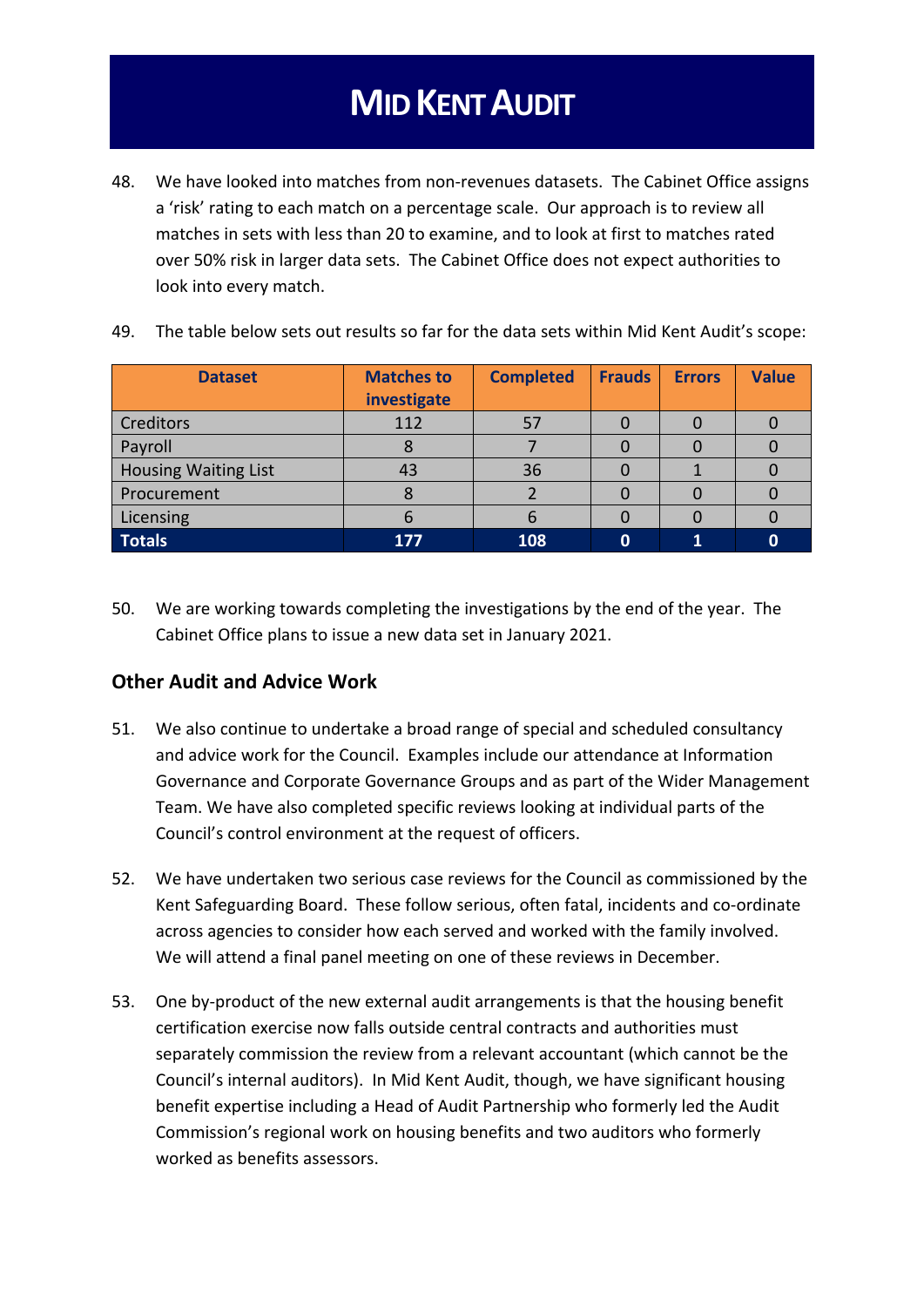- 54. After reaching agreement with the Council's external auditors we took on a significant proportion of the testing the Council would otherwise have paid Grant Thornton to complete. That work is nearly completion ahead of the 30 November claim deadline and will have saved the Council around £8,000.
- 55. We have also led and contributed to a series of Member briefings at the Council on issues of governance interest. We are keen to hear from Members on any other areas of interest which may form future briefing sessions.
- 56. We remain engaged and flexible in seeking to meet the assurance needs of the Council. We are happy to discuss opportunities large and small where the Council can usefully employ the experience and expertise of the audit team.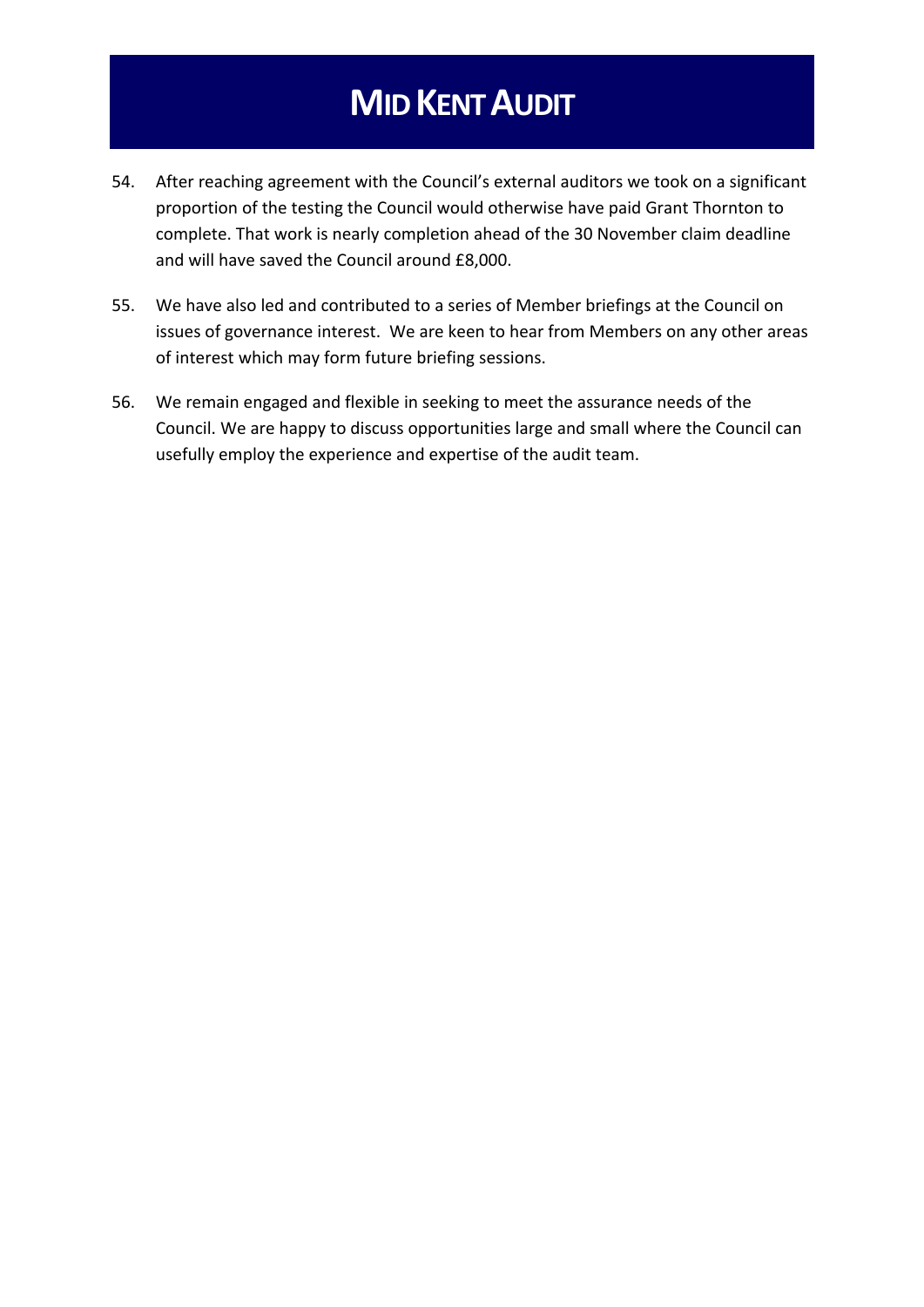## **Code of Ethics and Standards Compliance**

### **Code of Ethics**

- 57. This Code applies specifically to internal auditors, though individuals within the team must comply with similar Codes for their own professional bodies. Also the Standards also direct auditors in the public sector to consider the Committee on Standards in Public Life's *Seven Principles of Public Life* (the "Nolan Principles").
- 58. We have included the Code within our Audit Manual and training for some years. We also have policies and guidance in place on certain specifics, such as managing and reporting conflicts of interest.
- 59. We can report to Members we remain in conformance with the Code.

### **Public Sector Internal Audit Standards & External Quality Assessment**

- 60. Under the Public Sector Internal Audit Standards we must each year assess our conformance to those standards and report the results of that assessment to Members.
- 61. As described in previous updates, 2019/20 is the fifth year since we underwent an external independent assessment and so we require a fresh review. We aim to put this work out to contract before the end of November working towards having a final report complete in the spring.
- 62. Based on our self-assessments we continue to work in full conformance with the Standards.

### **Acknowledgements**

- 63. We achieve these results through the hard work and dedication of our team and the resilience that comes from working a shared service across four authorities.
- 64. As a management team in Mid Kent Audit, we wish to send our public thanks to the team for their work through the year so far.
- 65. We would also like to thank Managers, Officers and Members for their continued support as we complete our audit work during the year.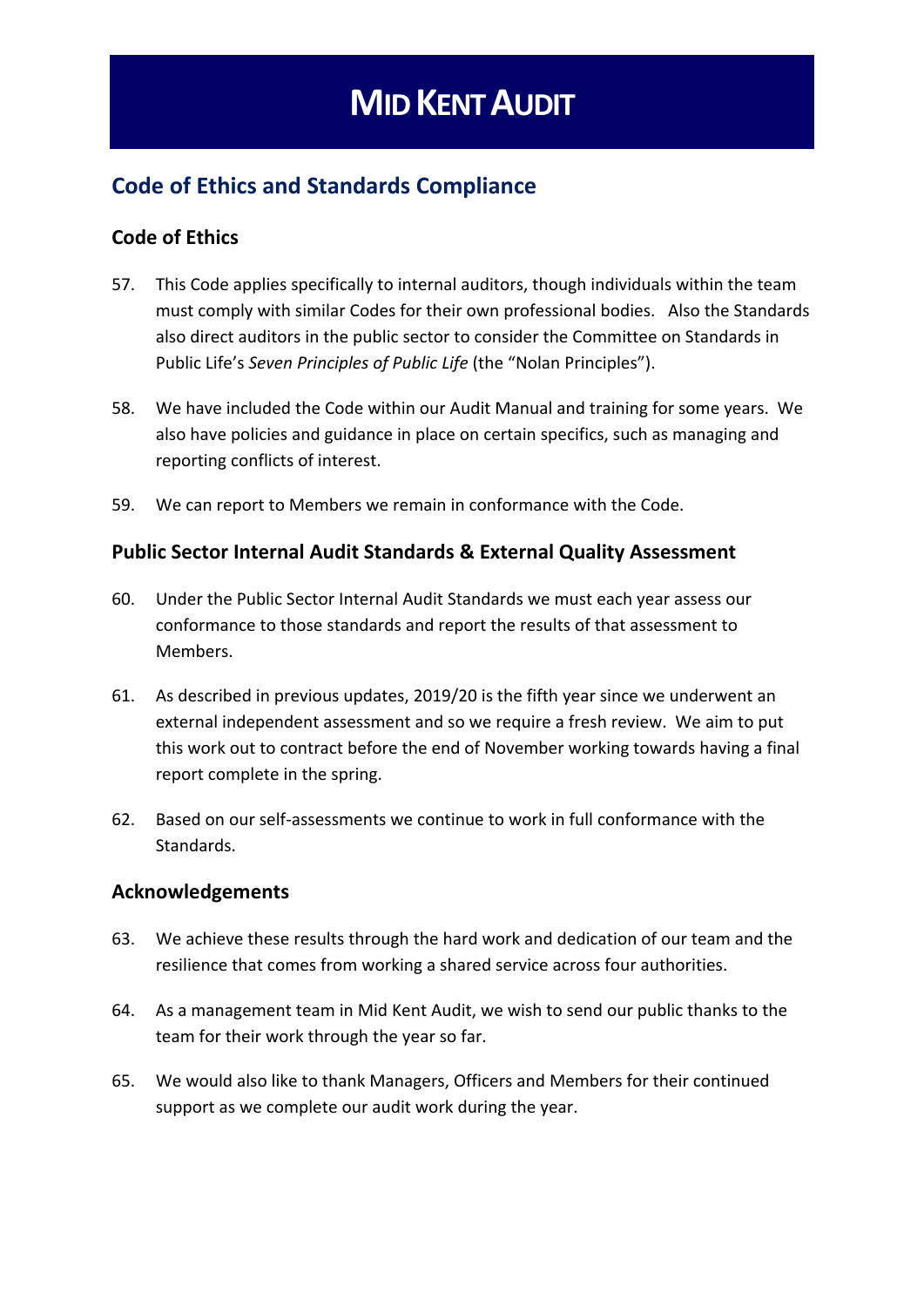# **Annex: Assurance & Priority level definitions**

## **Assurance Ratings 2019/20 (Unchanged from 2014/15)**

| <b>Full Definition</b>                                             | <b>Short Description</b> |
|--------------------------------------------------------------------|--------------------------|
| Strong - Controls within the service are well designed and         |                          |
| operating as intended, exposing the service to no uncontrolled     |                          |
| risk. There will also often be elements of good practice or        | Service/system is        |
| value for money efficiencies which may be instructive to other     | performing well          |
| authorities. Reports with this rating will have few, if any;       |                          |
| recommendations and those will generally be priority 4.            |                          |
| Sound - Controls within the service are generally well designed    |                          |
| and operated but there are some opportunities for                  |                          |
| improvement, particularly with regard to efficiency or to          |                          |
| address less significant uncontrolled operational risks. Reports   | Service/system is        |
| with this rating will have some priority 3 and 4                   | operating effectively    |
| recommendations, and occasionally priority 2                       |                          |
| recommendations where they do not speak to core elements           |                          |
| of the service.                                                    |                          |
| Weak - Controls within the service have deficiencies in their      |                          |
| design and/or operation that leave it exposed to uncontrolled      | Service/system requires  |
| operational risk and/or failure to achieve key service aims.       | support to consistently  |
| Reports with this rating will have mainly priority 2 and 3         | operate effectively      |
| recommendations which will often describe weaknesses with          |                          |
| core elements of the service.                                      |                          |
| Poor - Controls within the service are deficient to the extent     |                          |
| that the service is exposed to actual failure or significant risk  |                          |
| and these failures and risks are likely to affect the Council as a | Service/system is not    |
| whole. Reports with this rating will have priority 1 and/or a      | operating effectively    |
| range of priority 2 recommendations which, taken together,         |                          |
| will or are preventing from achieving its core objectives.         |                          |